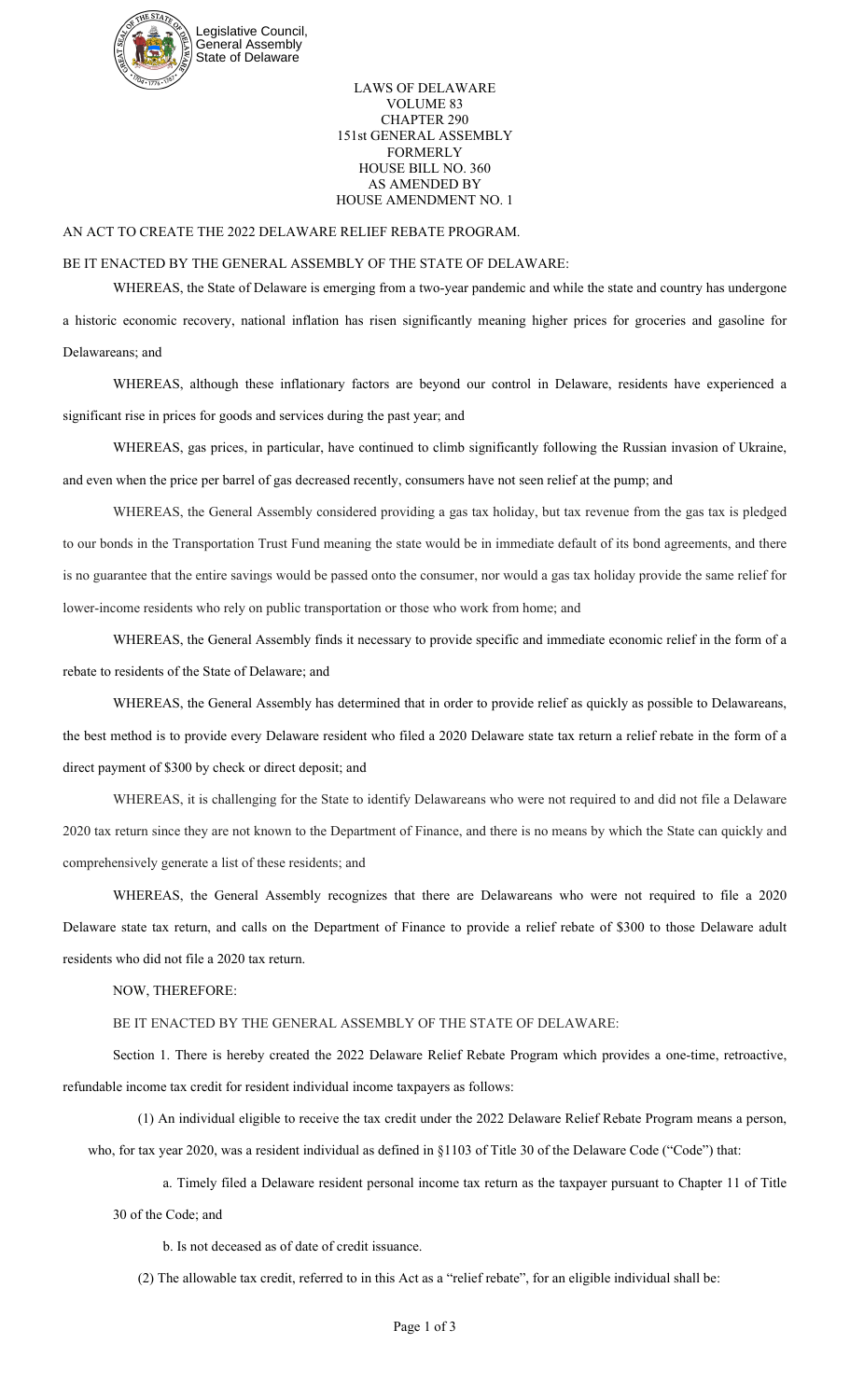a. A refundable credit of \$300, without regard to the individual's actual tax imposed under §1102 of Title 30 of the Code for tax year 2020;

b. Excluded from the definition of "refund" under §558(b) of Title 30 of the Code; and

c. Deemed not to be an "overpayment of tax payable to the taxpayer" under §545 of Title 30 of the Code.

(3) As soon as practicable after the effective date of this Act, the Division of Revenue will send each eligible individual a tax credit payment under the 2022 Delaware Relief Rebate Program. Payments may be made by such method as determined by the Director of Revenue.

(4) For tax year 2022, the tax credit received by an eligible individual under the 2022 Delaware Relief Rebate Program will be treated as a refund pursuant to §1106(b)(9) of Title 30 of the Code.

(5) Any protest with respect to a tax credit must be filed on or before August 31, 2022. Timely filed protests with respect to a tax credit will be subject to the provisions of subchapter III of chapter 5 of Title 30 of the Code.

(6) The Secretary of Finance shall administer the 2022 Delaware Relief Rebate Program created by this Act.

(7) Records of the Department of Finance with respect to the 2022 Delaware Relief Rebate Program will be subject to the protections against disclosure under §368 of Title 30 of the Code.

(8) The provisions of  $\S6533(e)(1)$  of Title 29 of the Code shall be temporarily suspended until such time as the Fiscal Year 2022 refund estimate adopted by the Delaware Economic and Financial Advisory Council accounts for the 2022 Delaware Relief Rebate Program.

(9) Notwithstanding any other provision of Delaware Law, the special fund created pursuant to Section 125, Chapter 54, Volume 83 of the Delaware Laws may be used to fund any administrative costs incurred by the Division of Revenue in fulfilling its obligations under this Act.

(10) For purposes of this Act, "timely filed" includes extensions and will be determined by the Division of Revenue.

Section 2. Within 6 months of enactment of this Act, the Department of Finance in collaboration with the Department of Technology and Information (DTI) shall develop a pathway for each adult Delaware resident who did not file a 2020 Delaware tax return or cannot otherwise be identified through other databases that may be available to the State to receive a \$300 relief rebate directly or apply for one. The Secretary of Finance may establish reasonable requirements for proof of identity, verification and eligibility to prevent fraudulent claims and payments including requirements for a state-issued and verified identification and valid Social Security Number. State agencies with access to personal identifying information of adult Delaware residents that may be eligible for the rebate will cooperate with information sharing to streamline such processes. Notwithstanding any other provision of this Code to the contrary, state agencies may share personally identifying information with the Department of Finance when necessary to assist the Secretary of Finance in preventing fraudulent claims, duplicate payments, or when otherwise necessary to carry out the requirements of this section. Any information shared with the Department of Finance pursuant to this section is "information from tax returns" as the term is used in § 368 of Title 30. The Department of Finance is authorized to share information with state agencies for the purpose of complying with this section notwithstanding the prohibitions from disclosure set forth at § 368 of Title 30. Any relief rebates issued pursuant to this section shall be subject to a supplemental appropriation authorized by the Delaware General Assembly.

Section 3. If any provision of this Act or the application of this Act to any person or circumstance is held invalid, the provisions of this Act are severable if the invalidity does not affect the other provisions of this Act that can be given effect without the invalid provision or the application of this Act that can be given effect without the invalid application.

Section 4. This Act shall be known as the "2022 Delaware Relief Rebate Program".

Page 2 of 3